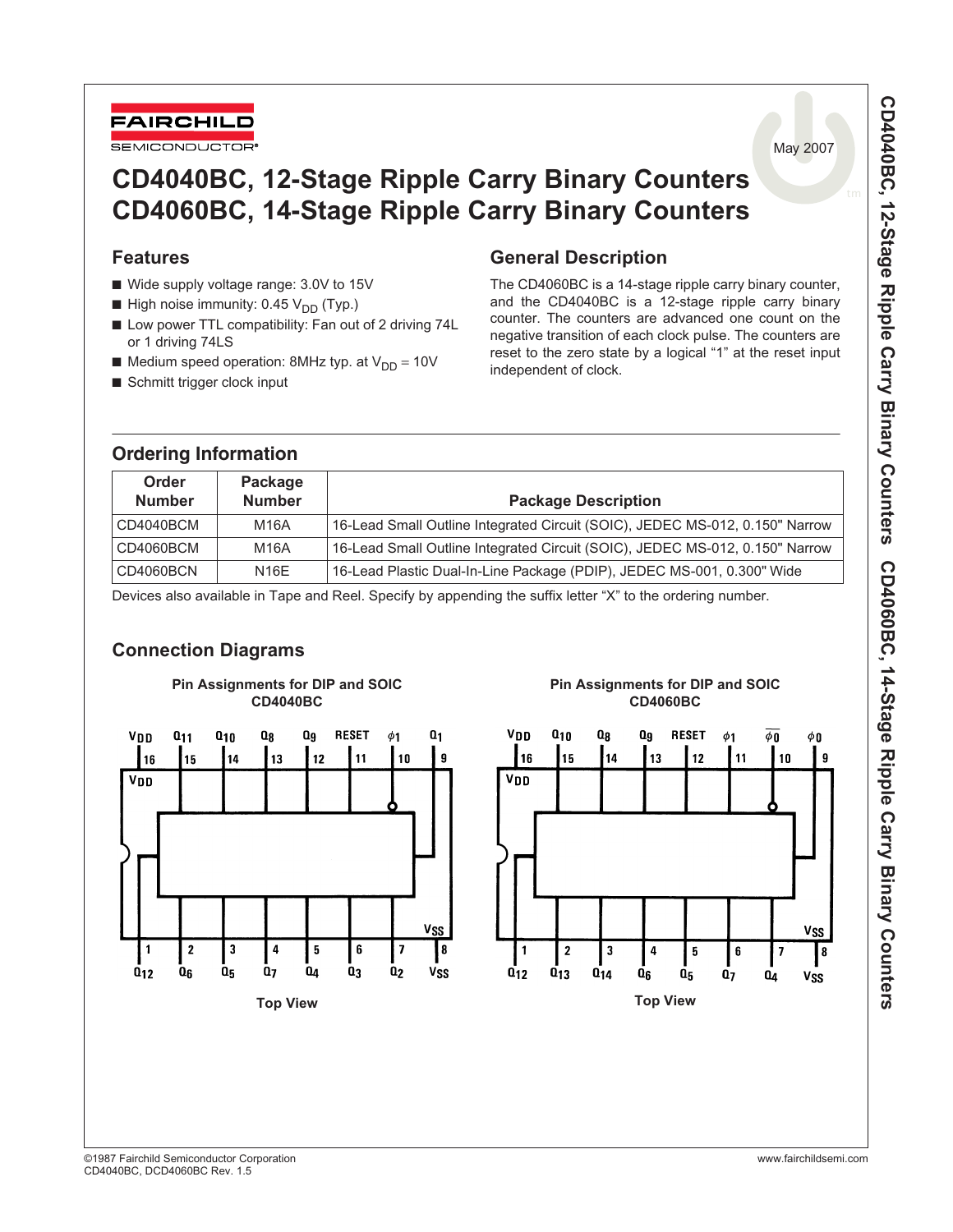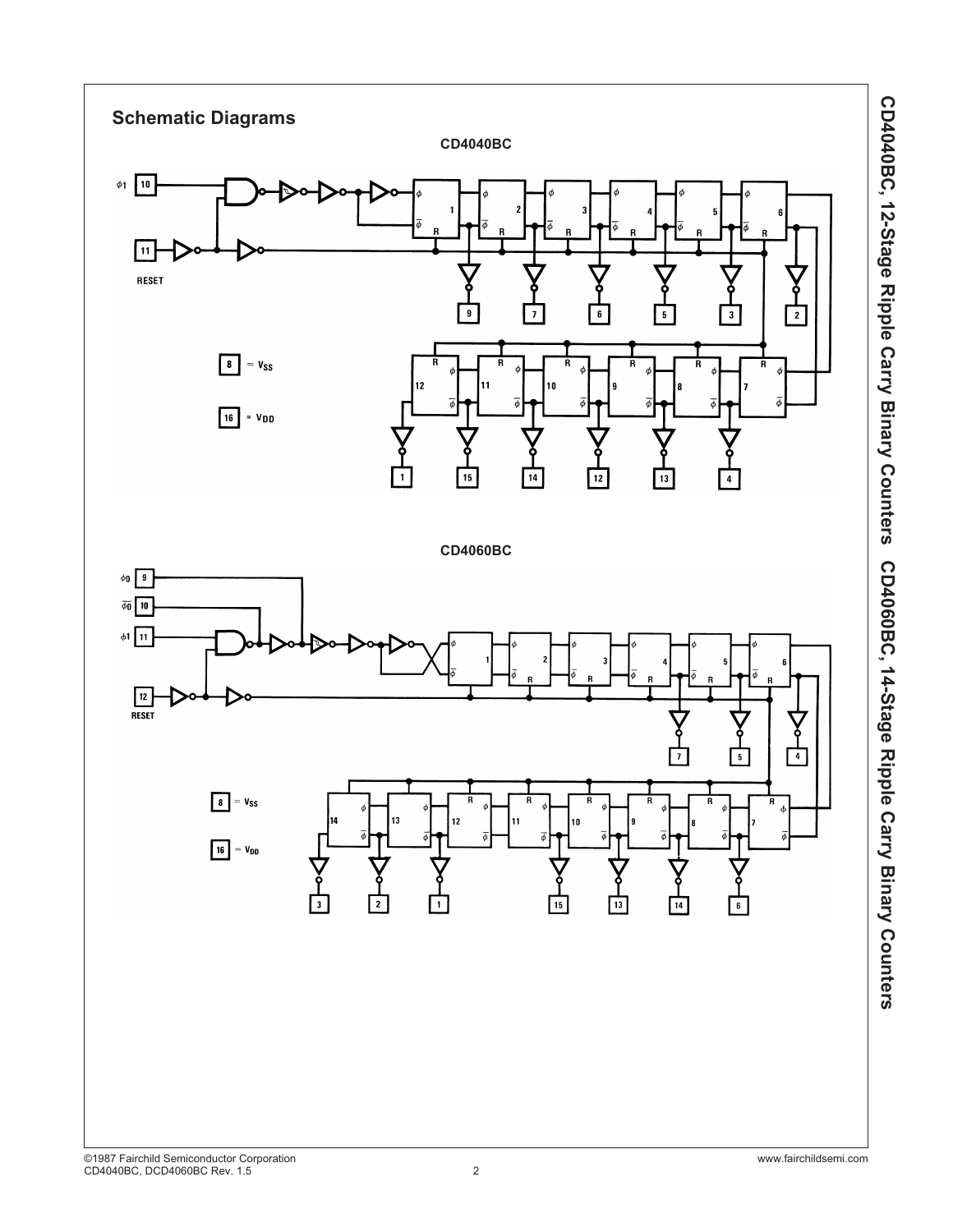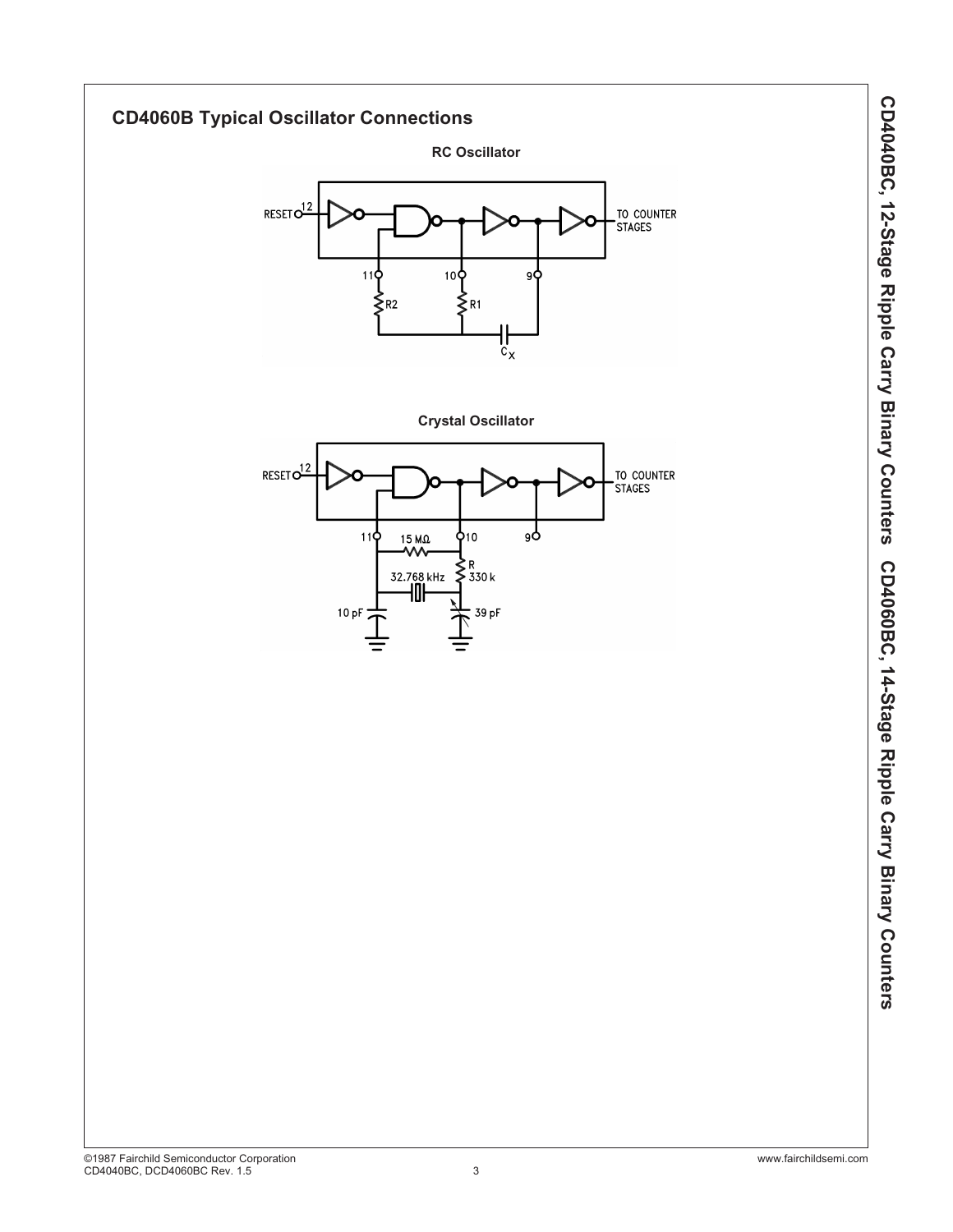# **Absolute Maximum Ratings(1)**

Stresses exceeding the absolute maximum ratings may damage the device. The device may not function or be operable above the recommended operating conditions and stressing the parts to these levels is not recommended. In addition, extended exposure to stresses above the recommended operating conditions may affect device reliability. The absolute maximum ratings are stress ratings only.

| Symbol          | <b>Parameter</b>                         | Rating                               |
|-----------------|------------------------------------------|--------------------------------------|
| V <sub>DD</sub> | <b>Supply Voltage</b>                    | $-0.5V$ to $+18V$                    |
| $V_{IN}$        | Input Voltage                            | $-0.5V$ to $V_{DD}$ +0.5V            |
| $T_S$           | Storage Temperature Range                | $-65^{\circ}$ C to +150 $^{\circ}$ C |
| $P_D$           | Package Dissipation                      |                                      |
|                 | N Package                                | 700mW                                |
|                 | M Package                                | 500 mW                               |
| Tı.             | Lead Temperature (Soldering, 10 seconds) | $260^{\circ}$ C                      |

### **Note:**

1.  $V_{SS} = 0V$  unless otherwise specified.

## **Recommended Operating Conditions**

The Recommended Operating Conditions table defines the conditions for actual device operation. Recommended operating conditions are specified to ensure optimal performance to the datasheet specifications. Fairchild does not recommend exceeding them or designing to absolute maximum ratings.

| Symbol                     | <b>Parameter</b>                   | Rating                                      |
|----------------------------|------------------------------------|---------------------------------------------|
| V <sub>DD</sub>            | Supply Voltage                     | $+3V$ to $+15V$                             |
| $\mathsf{V}_{\mathsf{IN}}$ | Input Voltage                      | 0V to $V_{DD}$                              |
| $T_A$                      | <b>Operating Temperature Range</b> | $-55^{\circ}$ C to +125 $^{\circ}$ C $\mid$ |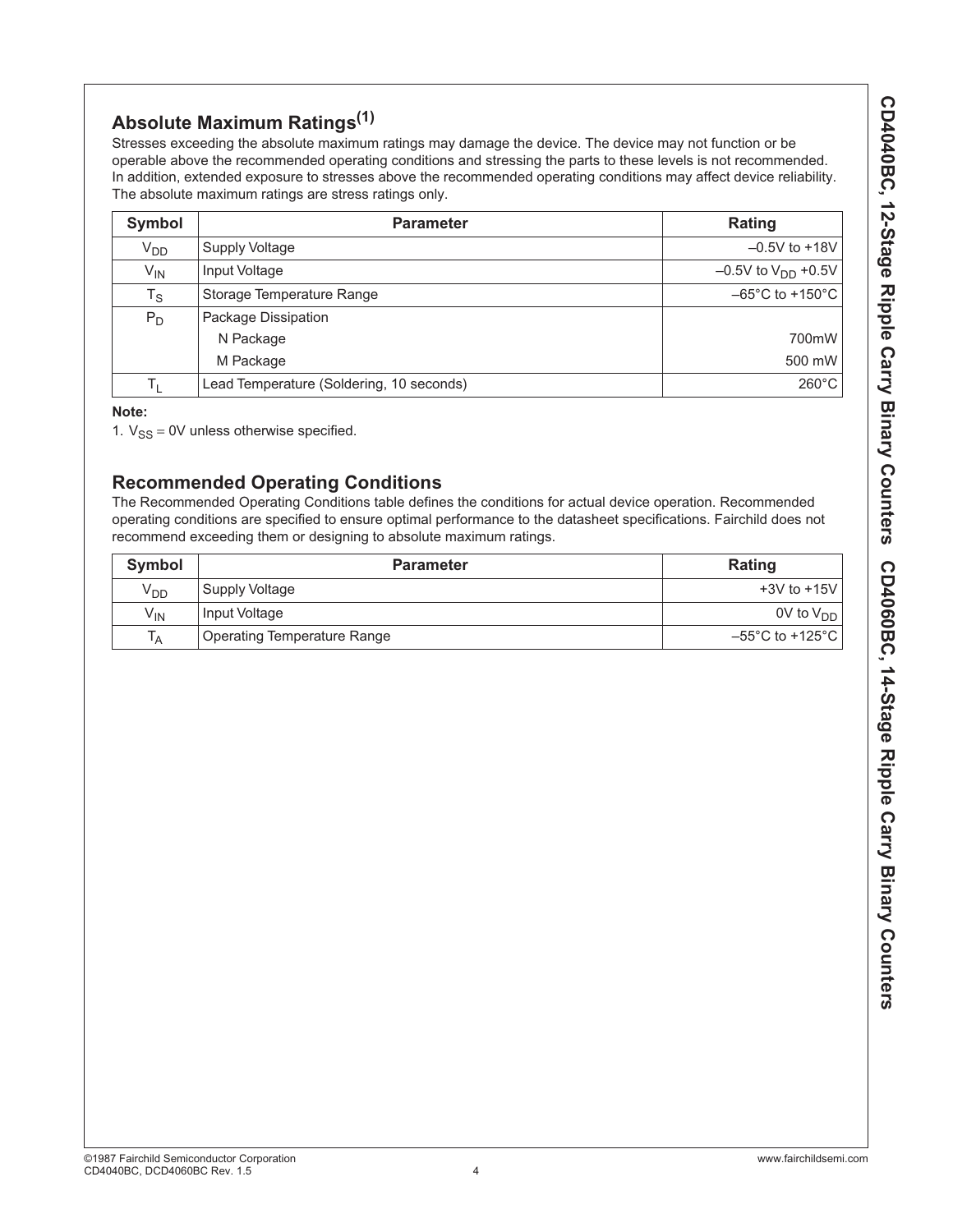|                                               |                                        |                                                 | $-55^{\circ}$ C |        | $+25^{\circ}$ C |            |        | +125°C  |        |              |
|-----------------------------------------------|----------------------------------------|-------------------------------------------------|-----------------|--------|-----------------|------------|--------|---------|--------|--------------|
| Symbol                                        | <b>Parameter</b>                       | <b>Conditions</b>                               | Min.            | Max.   | Min.            | Typ.       | Max.   | Min.    | Max.   | <b>Units</b> |
| $I_{DD}$                                      | Quiescent Device                       | $V_{DD} = 5V$ , $V_{IN} = V_{DD}$ or $V_{SS}$   |                 | 5      |                 |            | 5      |         | 150    | μA           |
|                                               | Current                                | $V_{DD}$ = 10V, $V_{IN}$ = $V_{DD}$ or $V_{SS}$ |                 | 10     |                 |            | 10     |         | 300    |              |
|                                               |                                        | $V_{DD}$ = 15V, $V_{IN}$ = $V_{DD}$ or $V_{SS}$ |                 | 20     |                 |            | 20     |         | 600    |              |
| $V_{OL}$                                      | <b>LOW Level</b>                       | $V_{DD} = 5V$                                   |                 | 0.05   |                 | $\Omega$   | 0.05   |         | 0.05   | $\vee$       |
|                                               | Output Voltage                         | $V_{DD} = 10V$                                  |                 | 0.05   |                 | $\Omega$   | 0.05   |         | 0.05   |              |
|                                               |                                        | $V_{DD} = 15V$                                  |                 | 0.05   |                 | $\Omega$   | 0.05   |         | 0.05   |              |
| $V_{OH}$                                      | <b>HIGH Level</b>                      | $V_{DD} = 5V$                                   | 4.95            |        | 4.95            | 5          |        | 4.95    |        | $\vee$       |
|                                               | Output Voltage                         | $V_{DD} = 10V$                                  | 9.95            |        | 9.95            | 10         |        | 9.95    |        |              |
|                                               |                                        | $V_{DD} = 15V$                                  | 14.95           |        | 14.95           | 15         |        | 14.95   |        |              |
| <b>LOW Level Input</b><br>$V_{IL}$<br>Voltage |                                        | $V_{DD} = 5V$ , $V_{O} = 0.5V$ or 4.5V          |                 | 1.5    |                 | 2          | 1.5    |         | 1.5    | $\vee$       |
|                                               | $V_{DD}$ = 10V, $V_{O}$ = 1.0V or 9.0V |                                                 | 3.0             |        | $\overline{4}$  | 3.0        |        | 3.0     |        |              |
|                                               |                                        | $V_{DD}$ = 15V, V <sub>O</sub> = 1.5V or 13.5V  |                 | 4.0    |                 | 6          | 4.0    |         | 4.0    |              |
| <b>HIGH Level Input</b><br>$V_{\text{IH}}$    | $V_{DD} = 5V$ , $V_{O} = 0.5V$ or 4.5V | 3.5                                             |                 | 3.5    | 3               |            | 3.5    |         | $\vee$ |              |
|                                               | Voltage                                | $V_{DD} = 10V$ , $V_{O} = 1.0V$ or 9.0V         | 7.0             |        | 7.0             | 6          |        | 7.0     |        |              |
|                                               |                                        | $V_{DD} = 15V$ , $V_{O} = 1.5V$ or 13.5V        | 11.0            |        | 11.0            | 9          |        | 11.0    |        |              |
| $I_{OL}$                                      | <b>LOW Level</b>                       | $V_{DD} = 5V$ , $V_{O} = 0.4V$                  | 0.64            |        | 0.51            | 0.88       |        | 0.36    |        | mA           |
| Output Current <sup>(3)</sup>                 |                                        | $V_{DD} = 10V$ , $V_{O} = 0.5V$                 | 1.6             |        | 1.3             | 2.25       |        | 0.9     |        |              |
|                                               |                                        | $V_{DD} = 15V$ , $V_{O} = 1.5V$                 | 4.2             |        | 3.4             | 8.8        |        | 2.4     |        |              |
| $I_{OH}$                                      | <b>HIGH Level</b>                      | $V_{DD} = 5V$ , $V_{O} = 4.6V$                  | $-0.64$         |        | $-0.51$         | $-0.88$    |        | $-0.36$ |        | mA           |
|                                               | Output Current <sup>(3)</sup>          | $V_{DD} = 10V$ , $V_{O} = 9.5V$                 | $-1.6$          |        | $-1.3$          | $-2.25$    |        | $-0.9$  |        |              |
|                                               |                                        | $V_{DD} = 15V$ , $V_{\Omega} = 13.5V$           | $-4.2$          |        | $-3.4$          | $-8.8$     |        | $-2.4$  |        |              |
| $I_{IN}$                                      | Input Current                          | $V_{DD} = 15V$ , $V_{IN} = 0V$                  |                 | $-0.1$ |                 | $-10^{-5}$ | $-0.1$ |         | $-1.0$ | μA           |
|                                               |                                        | $V_{DD} = 15V$ , $V_{IN} = 15V$                 |                 | 0.1    |                 | $10^{-5}$  | 0.1    |         | 1.0    |              |

## **DC Electrical Characteristics(2)**

**Note:**

2.  $V_{SS} = 0V$  unless otherwise specified.

3. Data does not apply to oscillator points  $\phi_0$  and  $\overline{\phi_0}$  of CD4060BC.  $I_{OH}$  and  $I_{OL}$  are tested one output at a time.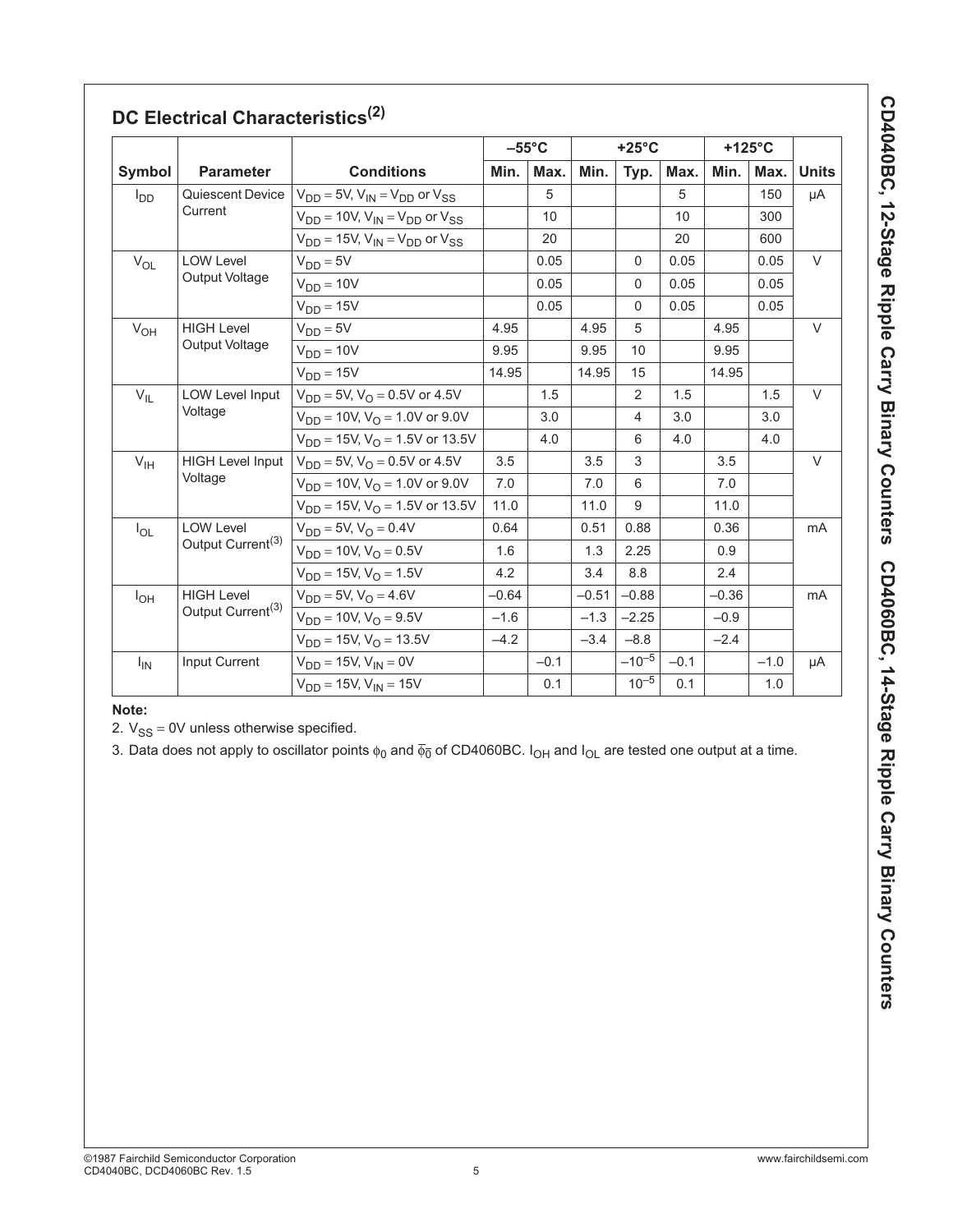# **AC Electrical Characteristics(4)**

| <b>Symbol</b>                           | <b>Parameter</b>                         | <b>Conditions</b> | Min.           | Typ.           | Max.     | <b>Units</b> |
|-----------------------------------------|------------------------------------------|-------------------|----------------|----------------|----------|--------------|
| t <sub>PHL1</sub> , t <sub>PLH1</sub>   | Propagation Delay Time to Q <sub>1</sub> | $V_{DD} = 5V$     |                | 250            | 550      | ns           |
|                                         |                                          | $V_{DD} = 10V$    |                | 100            | 210      |              |
|                                         |                                          | $V_{DD} = 15V$    |                | 75             | 150      |              |
| t <sub>PHL</sub> , t <sub>PLH</sub>     | Interstage Propagation Delay Time        | $V_{DD} = 5V$     |                | 150            | 330      | ns           |
|                                         | from $Q_n$ to $Q_{n+1}$                  | $V_{DD} = 10V$    |                | 60             | 125      |              |
|                                         |                                          | $V_{DD} = 15V$    |                | 45             | 90       |              |
| $t$ <sub>THL</sub> , $t$ <sub>TLH</sub> | <b>Transition Time</b>                   | $V_{DD} = 5V$     |                | 100            | 200      | ns           |
|                                         |                                          | $V_{DD} = 10V$    |                | 50             | 100      |              |
|                                         |                                          | $V_{DD} = 15V$    |                | 40             | 80       |              |
| $t_{WL}$ , $t_{WH}$                     | Minimum Clock Pulse Width                | $V_{DD} = 5V$     |                | 125            | 335      | ns           |
|                                         |                                          | $V_{DD} = 10V$    |                | 50             | 125      |              |
|                                         |                                          | $V_{DD} = 15V$    |                | 40             | 100      |              |
| $t_{rCL}$ , $t_{fCL}$                   | Maximum Clock Rise and Fall Time         | $V_{DD} = 5V$     |                |                | No Limit | ns           |
|                                         |                                          | $V_{DD} = 10V$    |                |                | No Limit |              |
|                                         |                                          | $V_{DD} = 15V$    |                |                | No Limit |              |
| $f_{\rm CL}$                            | Maximum Clock Frequency                  | $V_{DD} = 5V$     | 1.5            | $\overline{4}$ |          | MHz          |
|                                         |                                          | $V_{DD} = 10V$    | $\overline{4}$ | 10             |          |              |
|                                         |                                          | $V_{DD} = 15V$    | 5              | 12             |          |              |
| $t_{PHL(R)}$                            | <b>Reset Propagation Delay</b>           | $V_{DD} = 5V$     |                | 200            | 450      | ns           |
|                                         |                                          | $V_{DD} = 10V$    |                | 100            | 210      |              |
|                                         |                                          | $V_{DD} = 15V$    |                | 80             | 170      |              |
| $t_{WH(R)}$                             | Minimum Reset Pulse Width                | $V_{DD} = 5V$     |                | 200            | 450      | ns           |
|                                         |                                          | $V_{DD} = 10V$    |                | 100            | 210      |              |
|                                         |                                          | $V_{DD} = 15V$    |                | 80             | 170      |              |
| $C_{\text{IN}}$                         | Average Input Capacitance                | Any Input         |                | 5              | 7.5      | pF           |
| $C_{PD}$                                | Power Dissipation Capacitance            |                   |                | 50             |          | pF           |

CD4040BC T<sub>A</sub> = 25°C, C<sub>L</sub> = 50pF, R<sub>L</sub> = 200k $\Omega$ , t<sub>r</sub> = t<sub>f</sub> = 20 ns, unless otherwise noted.

**Note:**

4. AC Parameters are guaranteed by DC correlated testing.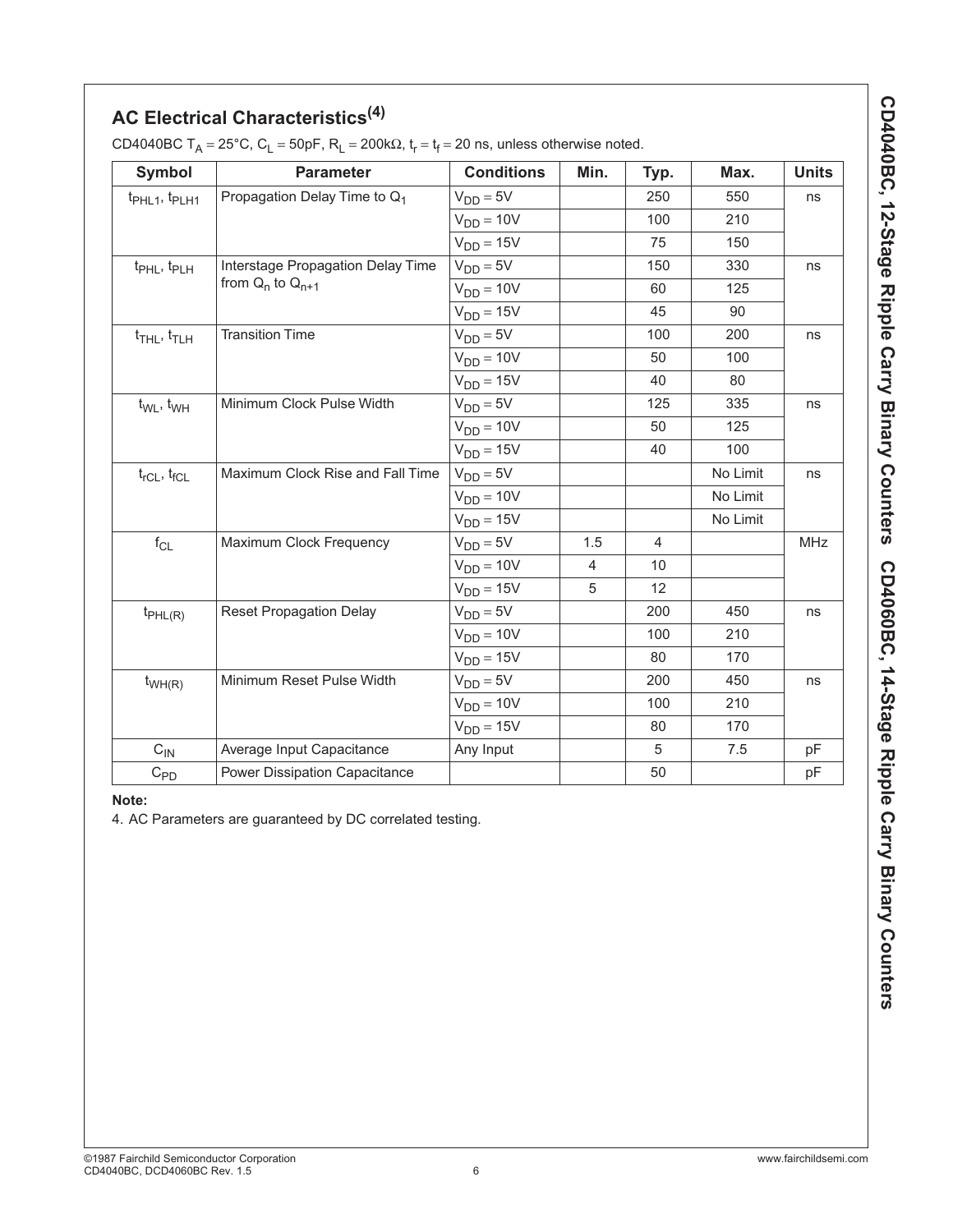| AC Electrical Characteristics <sup>(5)</sup> |
|----------------------------------------------|
|                                              |

| <b>Symbol</b>                           | <b>Parameter</b>                         | <b>Conditions</b> | Min.           | Typ. | Max.     | <b>Units</b> |
|-----------------------------------------|------------------------------------------|-------------------|----------------|------|----------|--------------|
| $t_{PHL4}$ , $t_{PLH4}$                 | Propagation Delay Time to Q <sub>4</sub> | $V_{DD} = 5V$     |                | 550  | 1300     | ns           |
|                                         |                                          | $V_{DD} = 10V$    |                | 250  | 525      |              |
|                                         |                                          | $V_{DD} = 15V$    |                | 200  | 400      |              |
| t <sub>PHL</sub> , t <sub>PLH</sub>     | Interstage Propagation Delay Time        | $V_{DD} = 5V$     |                | 150  | 330      | ns           |
|                                         | from $Q_n$ to $Q_{n+1}$                  | $V_{DD} = 10V$    |                | 60   | 125      |              |
|                                         |                                          | $V_{DD} = 15V$    |                | 45   | 90       |              |
| $t$ <sub>THL</sub> , $t$ <sub>TLH</sub> | <b>Transition Time</b>                   | $V_{DD} = 5V$     |                | 100  | 200      | ns           |
|                                         |                                          | $V_{DD} = 10V$    |                | 50   | 100      |              |
|                                         |                                          | $V_{DD} = 15V$    |                | 40   | 80       |              |
| $t_{WL}$ , $t_{WH}$                     | Minimum Clock Pulse Width                | $V_{DD} = 5V$     |                | 170  | 500      | ns           |
|                                         |                                          | $V_{DD} = 10V$    |                | 65   | 170      |              |
|                                         |                                          | $V_{DD} = 15V$    |                | 50   | 125      |              |
| $t_{rCL}$ , $t_{fCL}$                   | Maximum Clock Rise and Fall Time         | $V_{DD} = 5V$     |                |      | No Limit | ns           |
|                                         |                                          | $V_{DD} = 10V$    |                |      | No Limit |              |
|                                         |                                          | $V_{DD} = 15V$    |                |      | No Limit |              |
| $f_{CL}$                                | Maximum Clock Frequency                  | $V_{DD} = 5V$     | $\mathbf{1}$   | 3    |          | MHz          |
|                                         |                                          | $V_{DD} = 10V$    | 3              | 8    |          |              |
|                                         |                                          | $V_{DD} = 15V$    | $\overline{4}$ | 10   |          |              |
| $t_{PHL(R)}$                            | <b>Reset Propagation Delay</b>           | $V_{DD} = 5V$     |                | 200  | 450      | ns           |
|                                         |                                          | $V_{DD} = 10V$    |                | 100  | 210      |              |
|                                         |                                          | $V_{DD} = 15V$    |                | 80   | 170      |              |
| $t_{WH(R)}$                             | Minimum Reset Pulse Width                | $V_{DD} = 5V$     |                | 200  | 450      | ns           |
|                                         |                                          | $V_{DD} = 10V$    |                | 100  | 210      |              |
|                                         |                                          | $V_{DD} = 15V$    |                | 80   | 170      |              |
| $C_{IN}$                                | Average Input Capacitance                | Any Input         |                | 5    | 7.5      | pF           |
| $C_{PD}$                                | Power Dissipation Capacitance            |                   |                | 50   |          | pF           |

CD4060BC  $T_A = 25^{\circ}$ C, C<sub>L</sub> = 50pF, R<sub>L</sub> = 200k, t<sub>r</sub> = t<sub>f</sub> = 20 ns, unless otherwise noted.

### **Note:**

5. AC Parameters are guaranteed by DC correlated testing.

### **RC Oscillator Notes:**

- 1.  $R_2 = 2 R_1$  to 10  $R_1$
- 2. RC Oscillator applications are not recommended at supply voltages below 7.0V for R<sub>1</sub> < 50k $\Omega$

3. 
$$
f \approx \frac{1}{2.2 R_1 C_X}
$$
 at V<sub>CC</sub> = 10V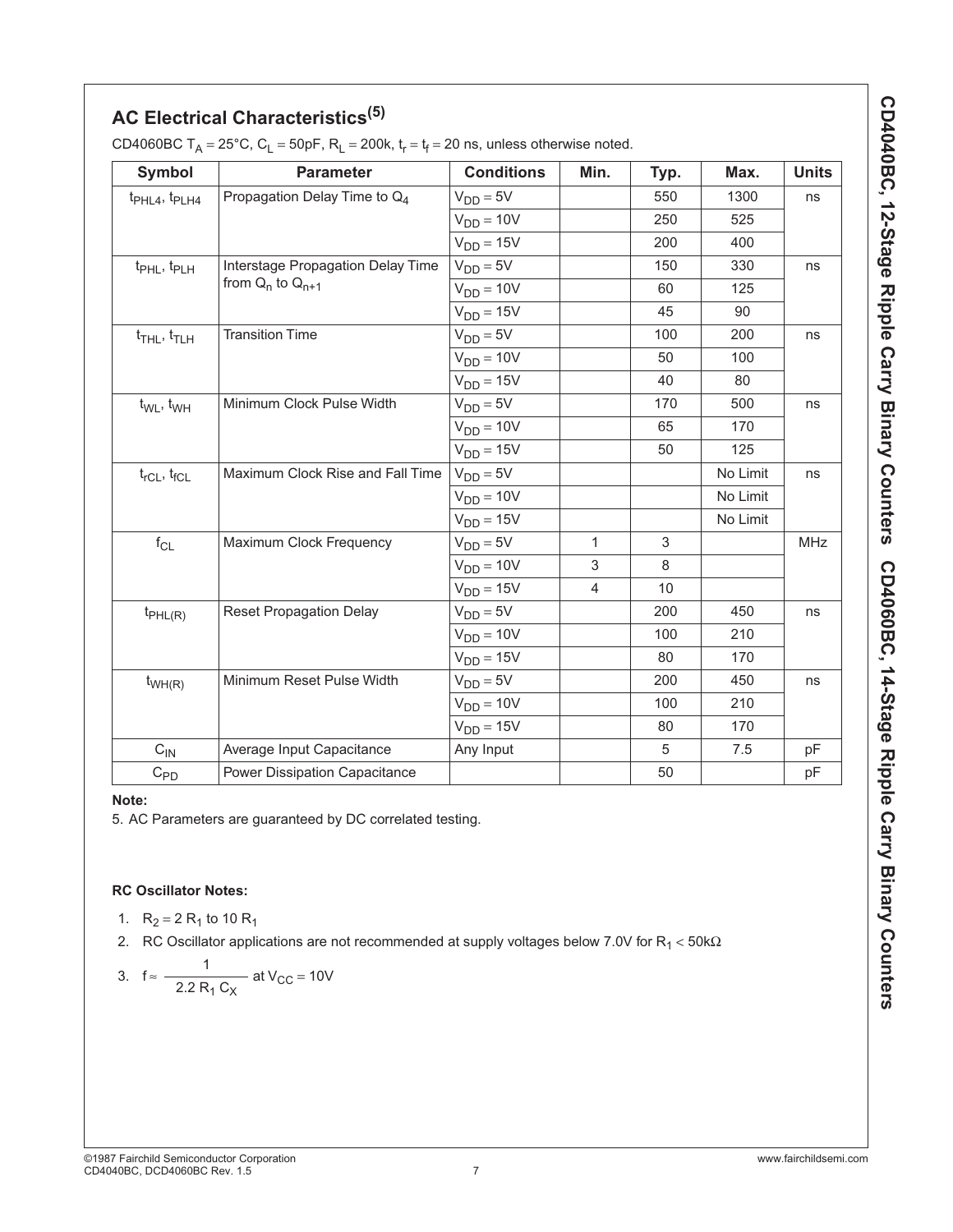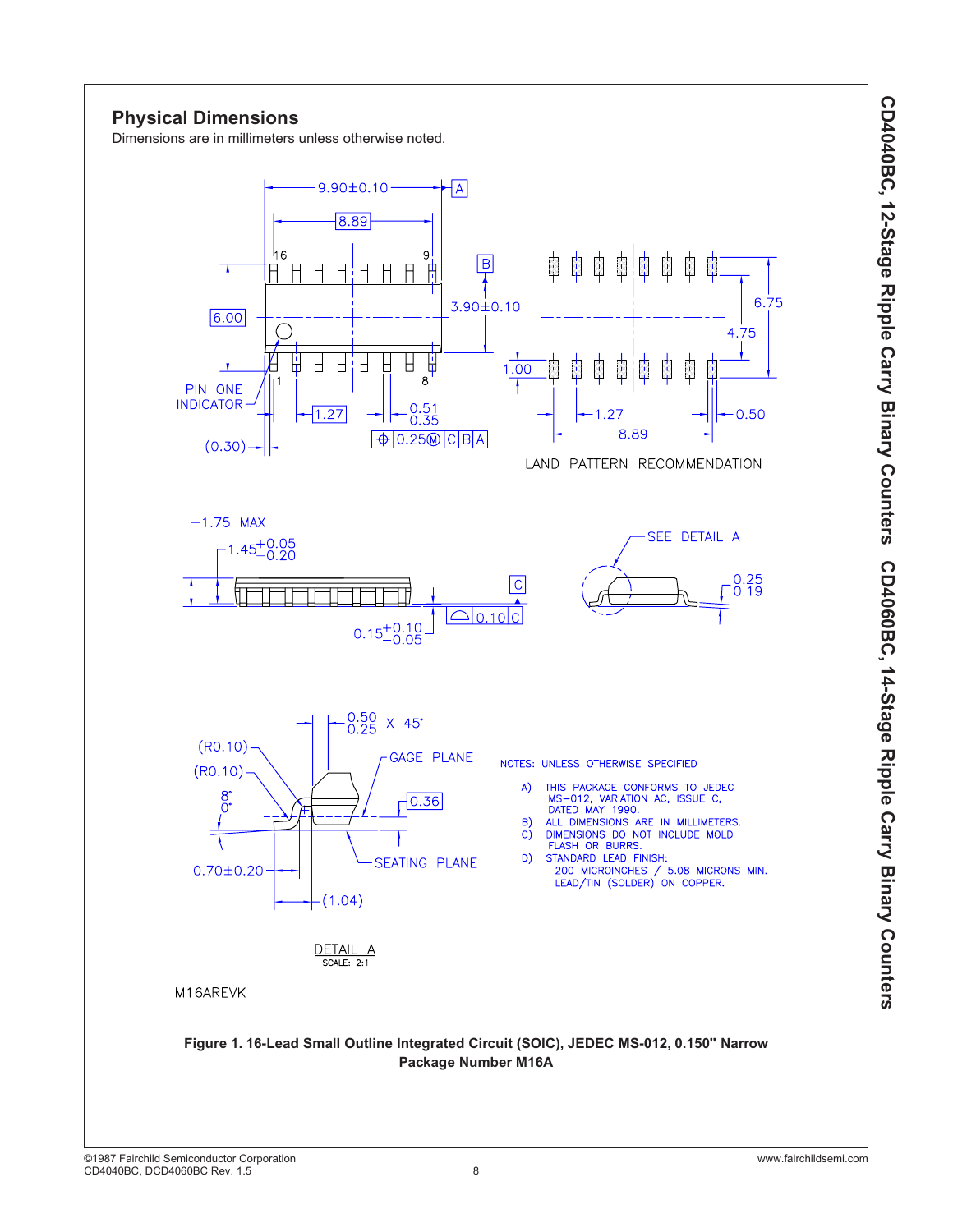